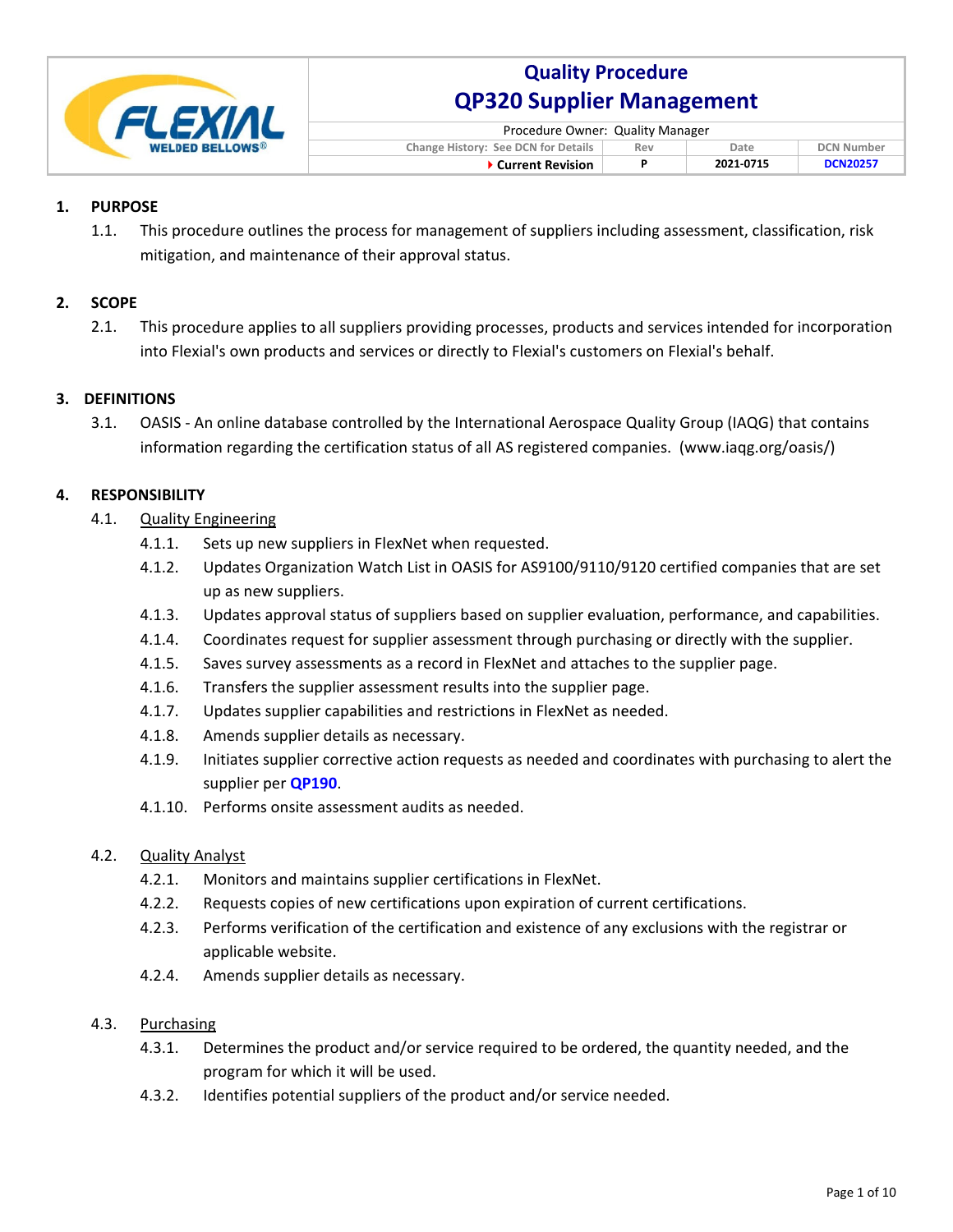

| Procedure Owner: Quality Manager                                        |  |           |                 |  |  |  |  |
|-------------------------------------------------------------------------|--|-----------|-----------------|--|--|--|--|
| Change History: See DCN for Details<br><b>DCN Number</b><br>Date<br>Rev |  |           |                 |  |  |  |  |
| $\blacktriangleright$ Current Revision                                  |  | 2021-0715 | <b>DCN20257</b> |  |  |  |  |

- $4.3.3.$ Reviews the potential suppliers' qualifications against the requested supplier capabilities and customer flow down requirements on the program review for a given product or service need. Reference the 'Approved Programs' matrix on the individual supplier details page in FlexNet.
- $4.3.4.$ Determines the following during pre selection activities:
	- Whether or not a signed NDA is in place with the potential supplier when applicable.
	- Whether or not the potential supplier is ITAR registered or has signed an ITAR compliance agreement when applicable.
	- Whether or not the product and/or service will use or impact customer furnished material.
	- Cost of the finished shipment to Flexial's customer.  $\bullet$
- $4.3.5.$ Assesses risk during pre and post supplier selection activities per **QP600**.
- Determines the quality clauses and FAR clauses that are required to flow down to the suppliers.  $4.3.6.$
- $4.3.7.$ Obtains quotes from potential suppliers and identifies any exceptions to the quality clause and FAR clause flow down requirements taken by the potential suppliers.
- $4.3.8.$ Reviews the cost and lead time of the product and/or service as well as required exceptions from the potential suppliers.
- $4.3.9.$ Obtains approvals for any exceptions taken by the preferred supplier via a temporary deviation notice (TDN) per **QP122** prior to issuing the purchase order.
- 4.3.10. Verifies that the preferred supplier is on the approved supplier list and reviews their standing. 4.3.10.1. Reviews risk of using any suppliers with a poor rating.
- 4.3.11. Creates purchase orders in Epicor and list the applicable quality clauses and FAR clauses within the purchase order.
	- 4.3.11.1. Adds an addendum to the purchase order containing all the applicable quality clauses and FAR clauses if character limit is reached and saves a record of the addendum within FlexNet.
- 4.3.12. Issues purchase order including any applicable quality clauses and FAR clauses and any relevant technical data to the supplier.
- 4.3.13. Based on the risk assessment, sets up meetings (via phone, web conferencing, etc.) between the supplier and Flexial to review drawings, specifications, documentation requirements, lessons learned, and customer feedback as well as any other critical information that could impact quality or delivery of the order to ensure Flexial's expectations are clearly understood.
- 4.3.14. Monitors supplier performance on a monthly basis.
- 4.3.15. Communicates performance expectations to suppliers.
- 4.3.16. Coordinates with quality and communicates requests for corrective action to suppliers per QP190.
- 4.3.17. Assists with onsite assessment audits and supplier surveys as needed.

### $4.4.$ Finance / Accounting

 $4.4.1.$ Activates or deactivates suppliers in Epicor when notification of approval status changes in FlexNet.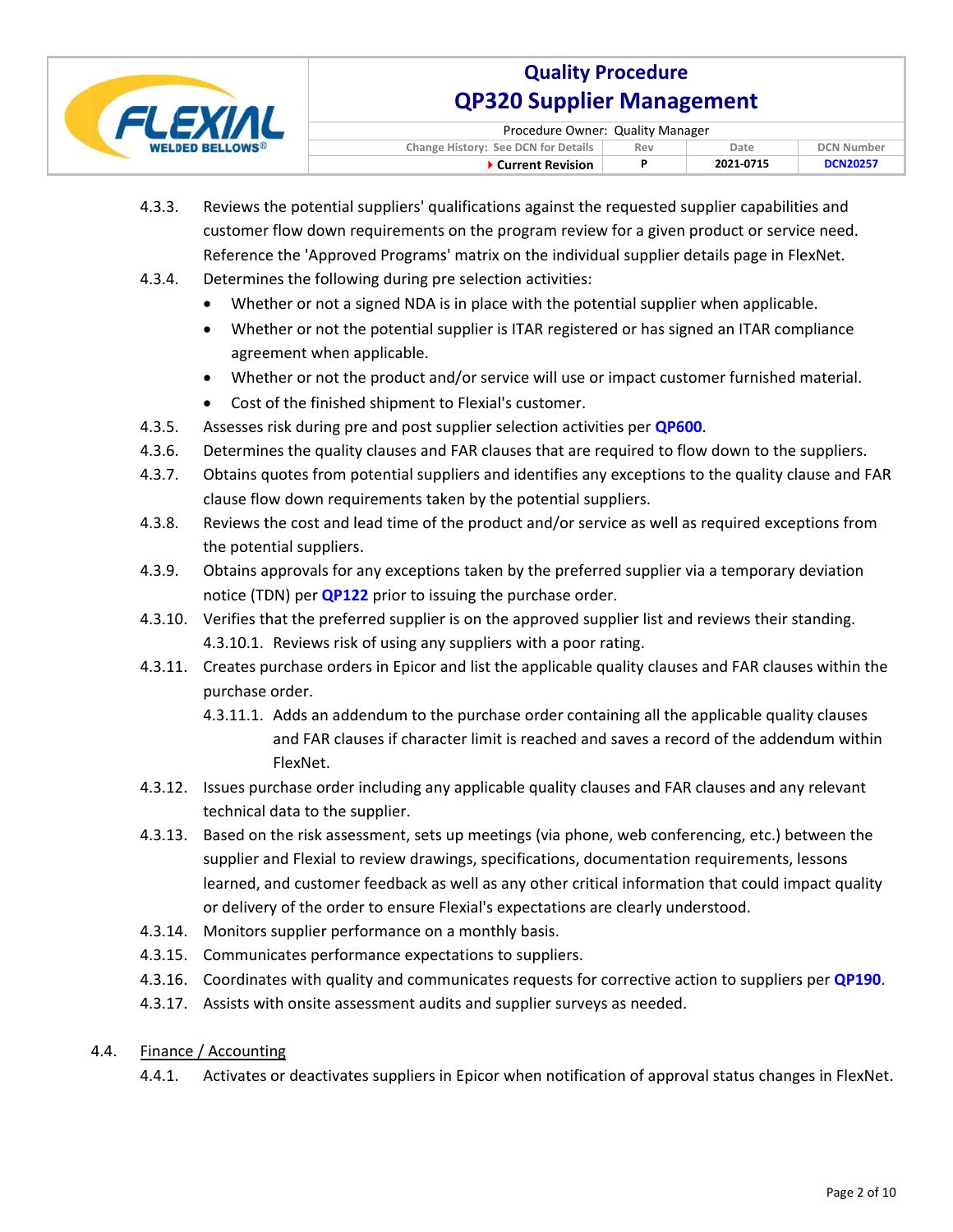

| Procedure Owner: Quality Manager           |     |           |                   |  |  |  |  |
|--------------------------------------------|-----|-----------|-------------------|--|--|--|--|
| <b>Change History: See DCN for Details</b> | Rev | Date      | <b>DCN Number</b> |  |  |  |  |
| ▶ Current Revision                         |     | 2021-0715 | <b>DCN20257</b>   |  |  |  |  |

### 5. **PROCEDURE**

- $5.1.$ Flexial shall maintain a register of its suppliers in FlexNet with the following information:
	- $5.1.1.$ Name
	- $5.1.2.$ Website, if applicable
	- $5.1.3.$ Quality Contact's Name, Email, and Phone Number, if known
	- $5.1.4.$ Alternate Contact's Name, Email, and Phone Number, if known
	- $5.1.5.$ Capabilities
	- Restrictions, if applicable  $5.1.6.$
	- $5.1.7.$ **Certifications and Verification of Certifications**
	- $5.1.8.$ **Survey or Audit Results**
	- $5.1.9.$ Program Imposed Selection Limitations
	- 5.1.10. Approval Status
- $5.2.$ **Supplier Capabilities** 
	- Capabilities shall be assigned to suppliers based on the product or process they provide.  $5.2.1.$
	- $5.2.2.$ Suppliers can have multiple capabilities.
	- $5.2.3.$ The following capabilities apply to production products and services:
		- $5.2.3.1.$ **Raw Material** 
			- $5.2.3.1.1.$ Applies to any supplier that provides metallic bar stock, strip, plate, and billets as well as any non-metallic materials that are further processed such as plastic or rubber.
		- 5.2.3.2. Special Process (Non-NDT)
			- $5.2.3.2.1.$ Applies to any supplier that performs chemical processing, heat treating, materials testing, nonconventional machining, welding, elastomeric seal manufacturing, or non-metallic materials manufacturing such as carbon fiber.
		- 5.2.3.3. Special Process (NDT)
			- $5.2.3.3.1.$ Applies to any supplier that performs non-destructive testing including liquid penetrant testing, magnetic particle testing, ultrasonic testing, radiographic testing, and eddy current testing.
		- 5.2.3.4. Build to Print
			- Applies to any supplier that manufactures components or assemblies to a  $5.2.3.4.1.$ drawing provided by Flexial but not necessarily designed by Flexial.
		- 5.2.3.5. Build to Spec
			- 5.2.3.5.1. Applies to any supplier that manufactures components or assemblies to requirements given by Flexial but designed by the supplier.
		- 5.2.3.6. Commercial Off The Shelf (COTS)
			- Applies to any supplier that manufactures or distributes components or  $5.2.3.6.1.$ assemblies that are standard hardware or catalog items that are built to a standard specification.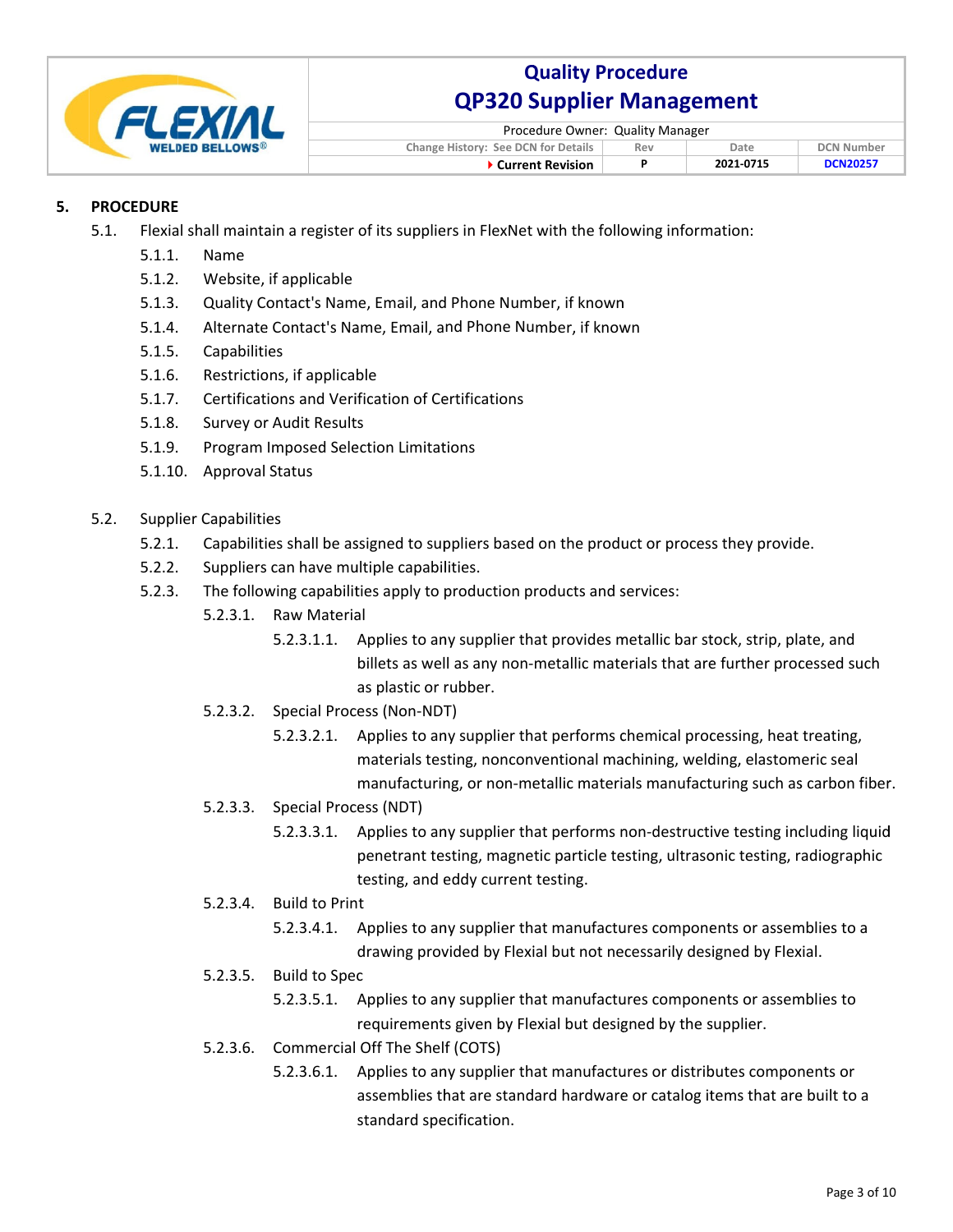

| Procedure Owner: Quality Manager                                               |  |           |                 |  |  |  |  |  |
|--------------------------------------------------------------------------------|--|-----------|-----------------|--|--|--|--|--|
| <b>Change History: See DCN for Details</b><br><b>DCN Number</b><br>Rev<br>Date |  |           |                 |  |  |  |  |  |
| ▶ Current Revision                                                             |  | 2021 0715 | <b>DCN20257</b> |  |  |  |  |  |

- 5.2.3.7. Chemicals (Non-MRO)
	- 5.2.3.7.1. Applies to any supplier that manufactures or distributes chemicals listed in the bill of materials of a part.
- $5.2.4.$ The follow capabilities apply to non-production content:
	- 5.2.4.1. Calibration
		- 5.2.4.1.1. Applies to any supplier that performs calibration services.
	- $5.2.4.2.$ MRO & Packaging
		- $5.2.4.2.1.$ Applies to any supplier that provides materials or services for maintenance, repair, and operations or packaging.
- The following capabilities apply to research and development content:  $5.2.5.$ 
	- 5.2.5.1. Functional Test Lab
		- 5.2.5.1.1. Applies to any supplier that provides functional testing services for design validation.
	- 5.2.5.2. Prototypes

5.2.5.2.1. Applies to any supplier that provides prototyping.

- $5.3.$ **Supplier Restrictions** 
	- $5.3.1.$ Restrictions may be applied to a supplier for risk mitigation purposes based on either risks identified during supplier evaluation or based on the supplier's performance.
	- $5.3.2.$ The list of restrictions includes, but is not limited to, requiring 100% inspection at receiving, requiring 100% inspection at supplier, imposing source inspection on all products the supplier provides, and allowing machining of non-deliverable parts only such as tooling.
- $5.4.$ **Supplier Selection** 
	- Suppliers shall be selected to provide a quote based on their known or advertised ability to  $5.4.1.$ manufacture the part or perform the process that Flexial requires and whether the customer has mandated use of certain sub-tier suppliers.

5.4.1.1. Suppliers do not need to be on the approved supplier list in order to provide a quote.

- Suppliers shall be awarded purchase orders based on their ability to meet requirements, their  $5.4.2.$ previous performance regarding on time delivery and quality, the level of risk associated with using that supplier, cost, lead time for the current order, and restrictions on work transfers. 5.4.2.1. Suppliers must be on the approved supplier list to be issued a purchase order.
- $5.4.3.$ Supplier selection on subsequent orders shall be determined based on the supplier's performance regarding on time delivery and quality, cost, and if work transfers are allowed. See QP334.
- **Supplier Evaluation**  $5.5.$ 
	- $5.5.1.$ Suppliers shall be evaluated for their ability to meet requirements through self assessment using F1215 or through onsite or offsite audits prior to issuing them a purchase order.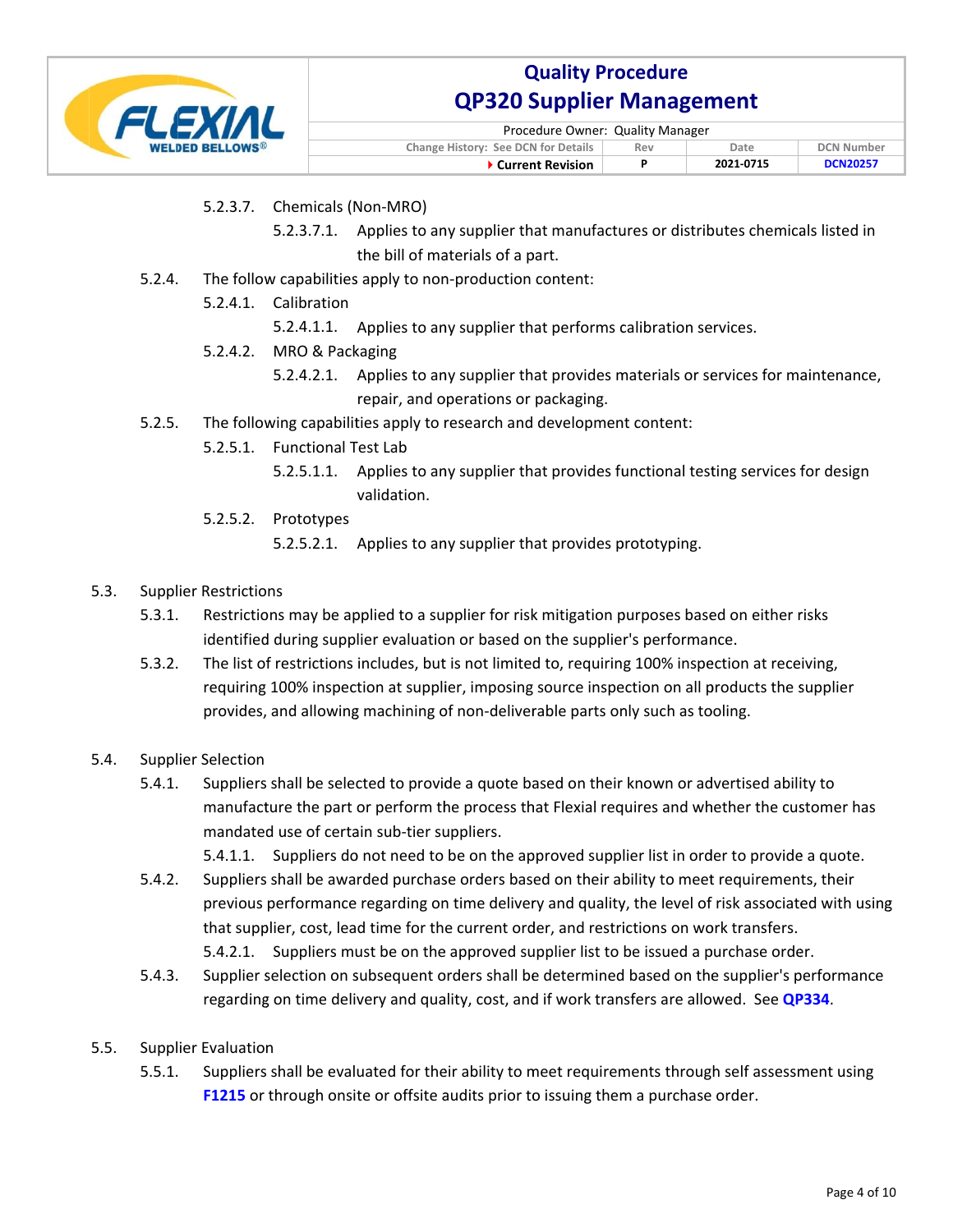

| Procedure Owner: Quality Manager                                               |  |           |                 |  |  |  |  |
|--------------------------------------------------------------------------------|--|-----------|-----------------|--|--|--|--|
| <b>Change History: See DCN for Details</b><br><b>DCN Number</b><br>Date<br>Rev |  |           |                 |  |  |  |  |
| ▶ Current Revision                                                             |  | 2021 0715 | <b>DCN20257</b> |  |  |  |  |

- 5.5.1.1. Assessing new suppliers for use on critical programs that will be providing products or processes under the following classifications should have an onsite assessment of the supplier. See **QP111** for details regarding critical programs.
	- 5.5.1.1.1. Special Process Non-NDT
	- 5.5.1.1.2. Build to Print
	- 5.5.1.1.3. Build to Spec
- 5.5.1.2. MRO & Packaging suppliers are exempt from assessment requirements but must be on the approved supplier list.
- 5.5.1.3. Distributors (ex: McMaster-Carr, Grainger, MSC Direct) may be given exemption from assessment requirements by the Quality Manager. However, exemption does not allow distributor to supply material or components to programs where customers have flowed down minimum quality management system requirements without completing an assessment.
- $5.5.2.$ Reassessment shall be performed upon a change in an approved supplier's certification status, 2 years after the previous assessment was given, or when a supplier has gained new capabilities which were not considered in the responses of the previous assessment.
- $5.5.3.$ Suppliers failing to respond to the survey or audit requests as well as requests for corrective action shall be unapproved.

### $5.6.$ Certifications

- $5.6.1.$ The validity of the following certifications shall be verified :
	- 5.6.1.1. AS9100 / AS9110 / AS9120
		- 5.6.1.1.1. Verified through OASIS (https://www.iaqg.org/oasis/login)
	- 5.6.1.2. AS9003
		- $5.6.1.2.1.$ Verified through registrar via phone, email, or website
	- 5.6.1.3. ISO9001
		- 5.6.1.3.1. Verified through registrar via phone, email, or website (non AS supplement)
	- 5.6.1.4. ISO17025
		- 5.6.1.4.1. Verified through registrar via phone, email, or website
			- A2LA (https://www.a2la.org)
			- NVLAP (https://www.nist.gov/nvlap)
			- ANAB (https://anab.ansi.org/)
	- 5.6.1.5. Nadcap AC7004
		- 5.6.1.5.1. Verified through eAuditNet (https://www.eAuditNet.com)
	- 5.6.1.6. Nadcap Special Processes
		- 5.6.1.6.1. Verified through eAuditNet (https://www.eAuditNet.com)
- Certifications must be reviewed to ensure the scope of certification is in line with the work being  $5.6.2.$ outsourced and to ensure exclusions do not conflict with the work being outsourced or customer requirements.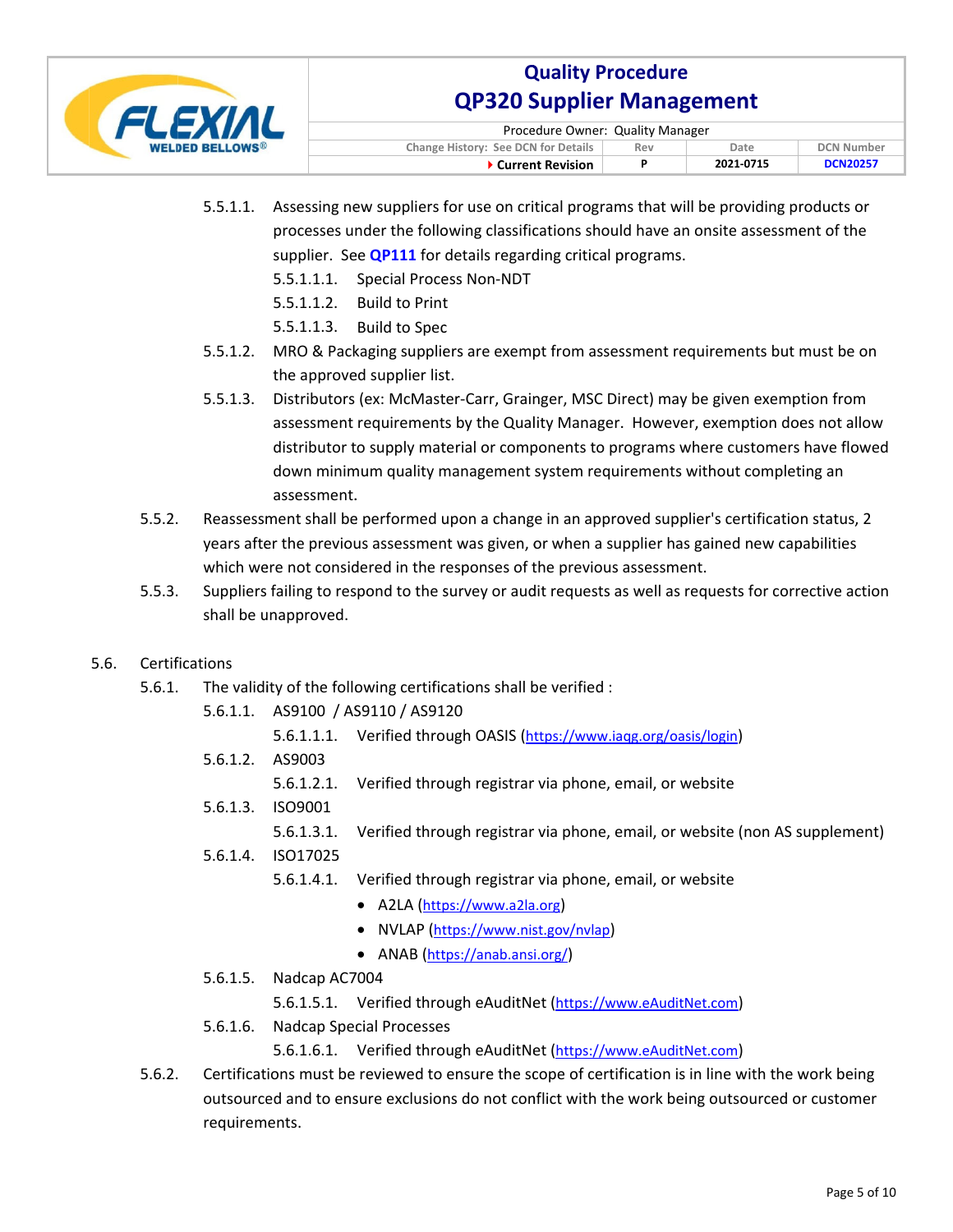

| Procedure Owner: Quality Manager                                               |  |           |                 |  |  |  |  |
|--------------------------------------------------------------------------------|--|-----------|-----------------|--|--|--|--|
| <b>Change History: See DCN for Details</b><br><b>DCN Number</b><br>Rev<br>Date |  |           |                 |  |  |  |  |
| ▶ Current Revision                                                             |  | 2021 0715 | <b>DCN20257</b> |  |  |  |  |

- Evidence of certification verification shall be recorded on the supplier page in FlexNet.  $5.6.3.$
- $5.7.$ **Customer Approved Sources** 
	- $5.7.1.$ Flexial shall only use customer approved sources when required by the customer. 5.7.1.1. This requirement will be recorded on the program review when applicable.
- **Information for External Providers**  $5.8.$ 
	- $5.8.1.$ Applicable quality and FAR clauses shall be added to the purchase order comments. These requirements are generated using the PO Clause tool in FlexNet. See diagram 6.2 for the list of quality clauses and how they apply. Also reference Flexial PO Quality Clauses.
	- The supplier must be provided with the drawing and any technical specifications when required.  $5.8.2.$
	- $5.8.3.$ The supplier must be provided with any customer designated or approved supplier requirements when required.
- $5.9.$ Monitoring of Performance
	- $5.9.1.$ Flexial shall measure the performance of individual suppliers with capabilities listed under production products and services on the following items:
		- 5.9.1.1. On Time Delivery
			- 5.9.1.1.1. Shall be calculated by the equation below.

$$
OTD = \frac{(Total Number of Parts Delivered - Number of Parts Delivered Late)}{Total Number of Parts Delivered}
$$

- $5.9.1.1.2.$ Receipts that are more than 3 days past the due date shall be considered late.
- 5.9.1.1.3. There shall be no penalty for early receipts.
- 5.9.1.2. Quality
	- 5.9.1.2.1. Shall be calculated by the equation below.

```
\left.\frac{\text{Total Number of Parts} \text{ Delivered}-\text{Number of Nonconforming Parts} \text{ Delivered})}{\text{Total Number of Parts} \text{ Delivered}}\right)- (10 * Number of SCAR Nonresponses)
QA =
```
- $5.9.2.$ Monitoring should be performed on the basis of a rolling 365 days.
- $5.9.3.$ Performance is rated on the following criteria:
	- 5.9.3.1. Good Standing
		- 5.9.3.1.1. Requires an OTD and QA rating greater than or equal to 90%.
	- 5.9.3.2. Okay Standing
		- $5.9.3.2.1.$ Does not meet the good standing thresholds but has an OTD greater than or equal to 70% and QA rating greater than or equal to 80%.
	- 5.9.3.3. Poor Standing
		- $5.9.3.3.1.$ Does not meet the good standing or okay standing thresholds. OTD is less than 70% or QA rating less than 80%.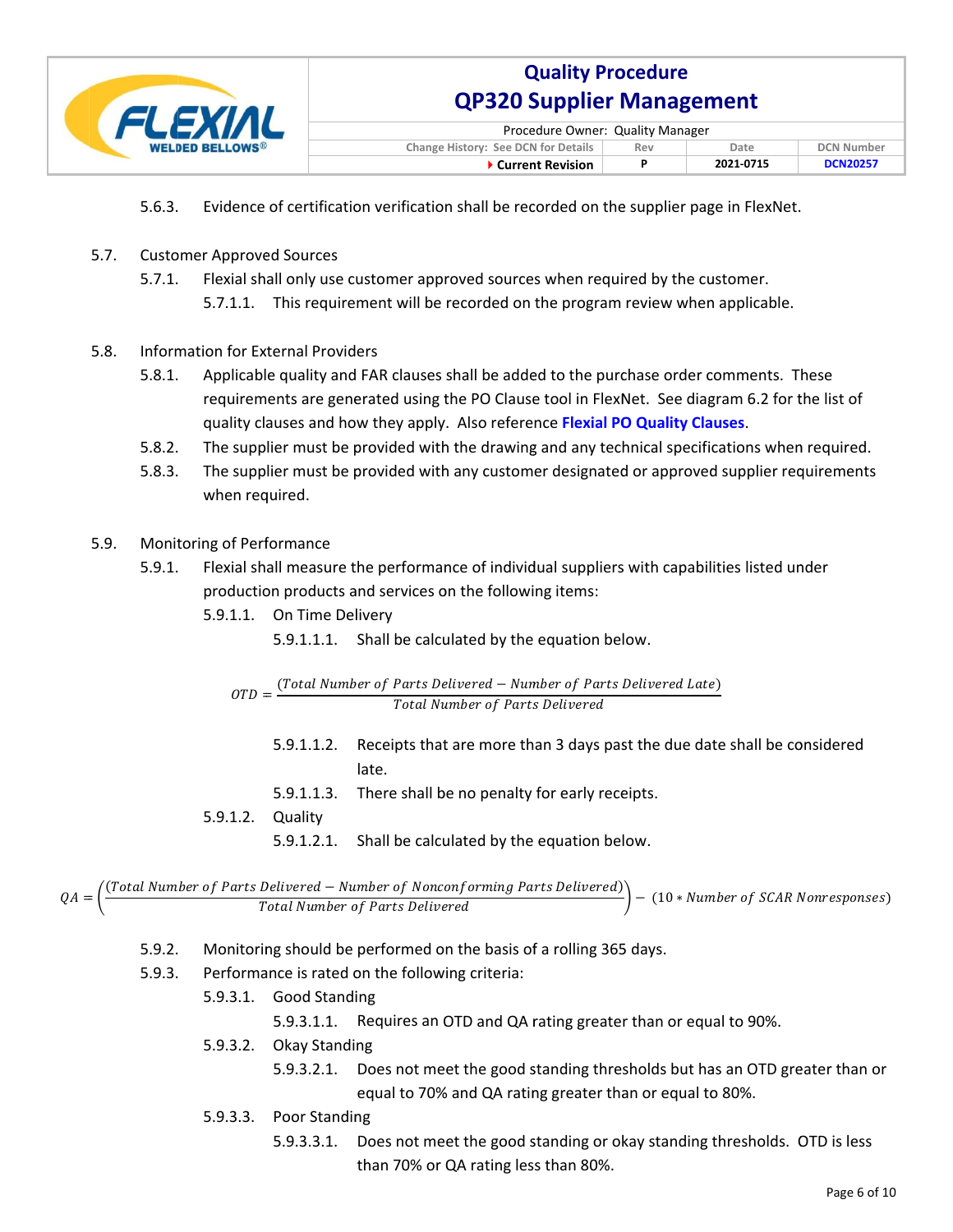

| Procedure Owner: Quality Manager                                        |  |           |                 |  |  |  |  |
|-------------------------------------------------------------------------|--|-----------|-----------------|--|--|--|--|
| Change History: See DCN for Details<br><b>DCN Number</b><br>Date<br>Rev |  |           |                 |  |  |  |  |
| ▶ Current Revision                                                      |  | 2021 0715 | <b>DCN20257</b> |  |  |  |  |

- $5.9.4.$ Suppliers with capabilities listed in the Production Products and Services group shall be notified of their performance through an automated email on a monthly basis when a contact email address exists for the supplier.
- $5.9.5.$ Purchasing will be notified when attempting to purchase from a supplier in poor standing at which point a decision must be made to determine whether to continue using the supplier based on program restrictions, availability of alternatives, cost, and other risks.
- $5.9.6.$ Overall supplier performance for on time delivery and quality are measured and monitored per QP900.
- 5.10. Verification Activities
	- 5.10.1. Receiving inspection of externally provided processes, products, and services shall be performed per QP280
	- 5.10.2. Periodic testing of raw material shall be performed per QP324.
	- 5.10.3. Source inspection shall be applied when required by the customer or government and may be applied by Flexial as a risk mitigation activity based on the supplier's performance.
	- 5.10.4. Flexial shall not delegate source inspection authority for product verification to the supplier.
	- 5.10.5. Flexial shall not use externally provided product until it has been released for production use and all verification activities have been completed.
- 5.11. OASIS
	- 5.11.1. Suppliers that are registered to AS9100/9110/9120 standards should be added to the Organization Watch List in the OASIS database.
	- 5.11.2. Notifications are sent weekly to active Organization Users when there have been changes to a supplier's certification if the supplier is on the Organization Watch List. These notifications should be monitored and appropriate action taken if a change in a supplier's certification impacts Flexial.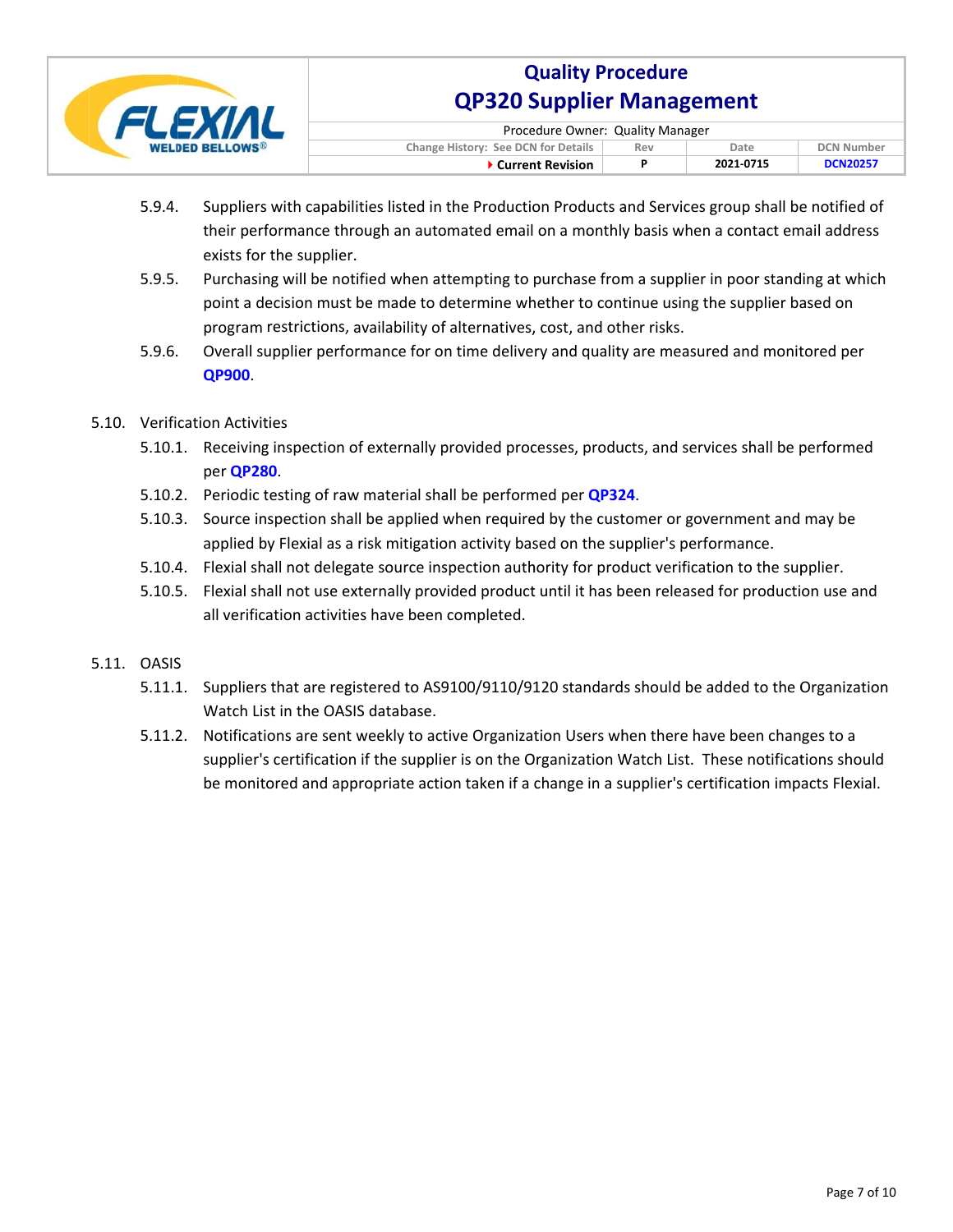

| Procedure Owner: Quality Manager                                        |   |           |                 |  |  |  |  |
|-------------------------------------------------------------------------|---|-----------|-----------------|--|--|--|--|
| Change History: See DCN for Details<br><b>DCN Number</b><br>Date<br>Rev |   |           |                 |  |  |  |  |
| $\blacktriangleright$ Current Revision                                  | P | 2021-0715 | <b>DCN20257</b> |  |  |  |  |

#### **6. DIAGRAMS**

6.1. Process Flow Diagram

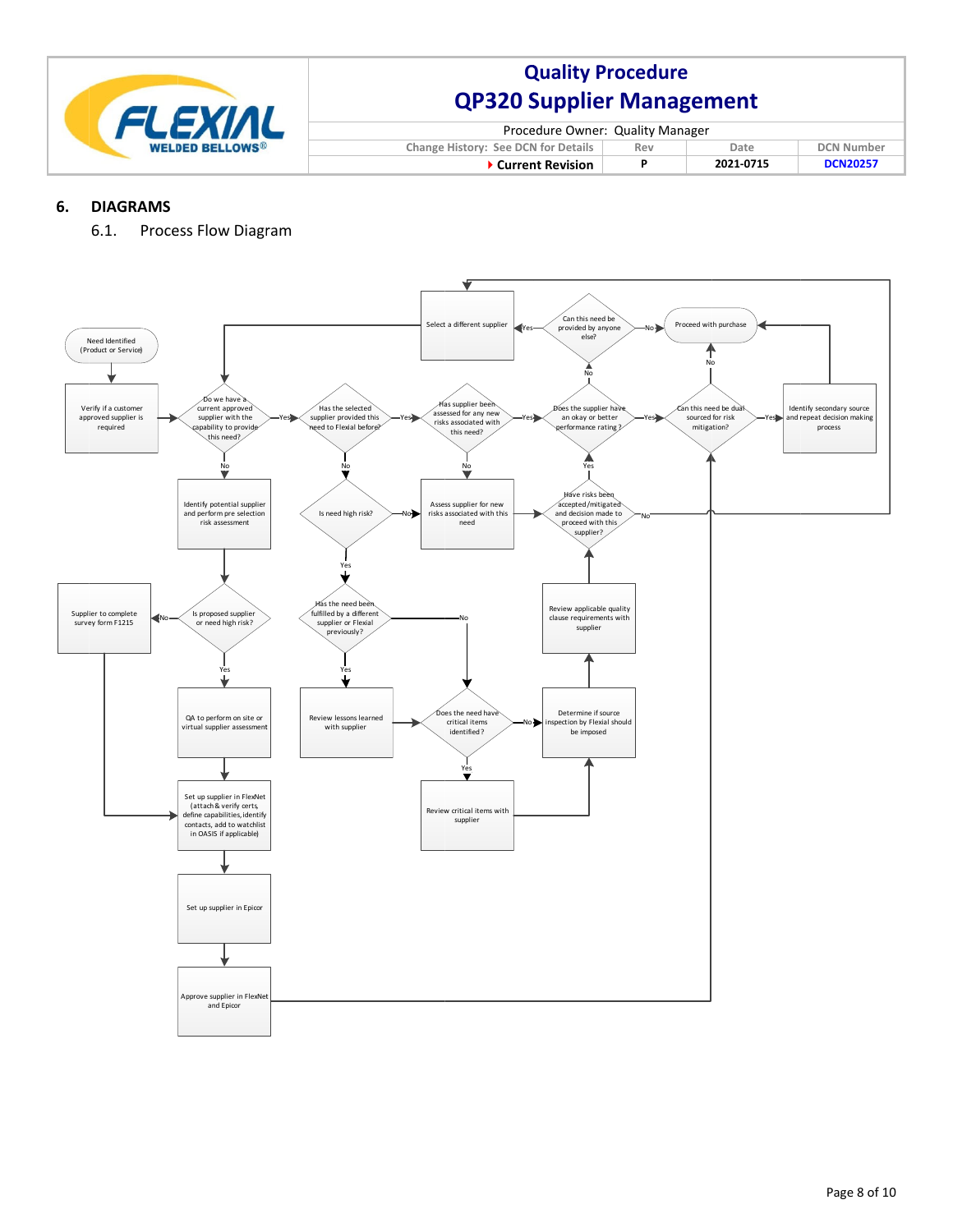

| Procedure Owner: Quality Manager           |     |           |                   |  |  |  |  |
|--------------------------------------------|-----|-----------|-------------------|--|--|--|--|
| <b>Change History: See DCN for Details</b> | Rev | Date      | <b>DCN Number</b> |  |  |  |  |
| ▶ Current Revision                         |     | 2021-0715 | <b>DCN20257</b>   |  |  |  |  |

### 6.2. Supplier Requirements Matrix

|                 | Quality Clause<br>AS9100 Certified                                                                                                                                                                                                 | <b>Production Products &amp; Services</b> | Raw Material<br>A/R | Special Process (Non NDT)<br>A/R | Special Process (NDT<br>A/R | <b>Build to Print</b><br>A/R | <b>Build to Spec</b><br>A/R   | COTS<br>A/R | Chemicals (Non MRO)<br>A/R | Non Production Products and Services | Calibration | MRO & Packaging | Research & Development | Functional Test Labs<br>A/R | Prototypes |
|-----------------|------------------------------------------------------------------------------------------------------------------------------------------------------------------------------------------------------------------------------------|-------------------------------------------|---------------------|----------------------------------|-----------------------------|------------------------------|-------------------------------|-------------|----------------------------|--------------------------------------|-------------|-----------------|------------------------|-----------------------------|------------|
|                 | AS9100 Compliant                                                                                                                                                                                                                   |                                           | A/R                 | A/R                              | A/R                         | A/R                          | A/R                           | A/R         | A/R                        |                                      |             |                 |                        | A/R                         |            |
|                 | AS9120 Certified                                                                                                                                                                                                                   |                                           | A/R                 | A/R                              | A/R                         | A/R                          | A/R                           | A/R         | A/R                        |                                      |             |                 |                        | A/R                         |            |
|                 | AS9120 Compliant                                                                                                                                                                                                                   |                                           | A/R                 | A/R                              | A/R                         | A/R                          | A/R                           | A/R         | A/R                        |                                      |             |                 |                        | A/R                         |            |
| Q <sub>01</sub> | ISO9001 Certified                                                                                                                                                                                                                  |                                           | A/R                 |                                  | $A/R$ $A/R$                 | A/R                          | A/R                           | A/R         | A/R                        |                                      |             |                 |                        | A/R                         |            |
|                 | ISO9001 Compliant                                                                                                                                                                                                                  |                                           | A/R                 |                                  |                             |                              | $A/R$ $A/R$ $A/R$ $A/R$       | A/R         | A/R                        |                                      |             |                 |                        | A/R                         |            |
|                 | <b>AC7004 Certified</b>                                                                                                                                                                                                            |                                           | A/R                 | A/R                              | A/R                         | A/R                          | A/R                           | A/R         | A/R                        |                                      |             |                 |                        | A/R                         |            |
|                 | <b>AC7004 Compliant</b>                                                                                                                                                                                                            |                                           | A/R                 |                                  |                             |                              | $A/R$ $A/R$ $A/R$ $A/R$       | A/R         | A/R                        |                                      |             |                 |                        | A/R                         |            |
|                 | AS9003 Compliant                                                                                                                                                                                                                   |                                           | A/R                 | A/R                              | A/R                         | A/R                          | A/R                           | A/R         | A/R                        |                                      |             |                 |                        | A/R                         |            |
|                 | No QMS Requirement                                                                                                                                                                                                                 |                                           | A/R                 | A/R                              | A/R                         | A/R                          | A/R                           | A/R         | A/R                        |                                      |             |                 |                        | A/R                         |            |
|                 | Q02 Gage Calibration System                                                                                                                                                                                                        |                                           | A/R                 | X                                | X                           | X                            | X                             | A/R         | A/R                        |                                      | x           |                 |                        | x                           |            |
|                 | Q03 Right of Access                                                                                                                                                                                                                |                                           | X                   | x                                | X                           | X                            | X                             |             |                            |                                      |             |                 |                        | X                           | x          |
|                 | Q04 Certificate of Conformance                                                                                                                                                                                                     |                                           | X                   | X                                | X                           | X                            | x                             | X           | X                          |                                      |             |                 |                        | x                           | x          |
|                 | Q05 NADCAP Special Process                                                                                                                                                                                                         |                                           |                     | A/R                              | A/R                         | A/R                          | A/R                           |             |                            |                                      |             |                 |                        |                             |            |
|                 | Q06 Material Certifications                                                                                                                                                                                                        |                                           | X                   |                                  |                             | X                            | x                             |             |                            |                                      |             |                 |                        |                             |            |
|                 | Q07 Test Reports                                                                                                                                                                                                                   |                                           |                     |                                  | x                           |                              | X                             |             |                            |                                      |             |                 |                        | x                           |            |
|                 | Q08   Inspection Required (Sampling Prohibited)                                                                                                                                                                                    |                                           |                     |                                  |                             | A/R                          | A/R                           |             |                            |                                      |             |                 |                        |                             |            |
|                 | Q09   Inspection Required (Sampling Allowed)                                                                                                                                                                                       |                                           |                     |                                  |                             | X٨                           | X٨                            |             |                            |                                      |             |                 |                        |                             |            |
|                 | Q10 First Article Inspection Reports                                                                                                                                                                                               |                                           |                     |                                  |                             | A/R                          | A/R                           |             |                            |                                      |             |                 |                        |                             |            |
|                 | Q11 Nonconforming Product / Material Review Authority                                                                                                                                                                              |                                           |                     | x                                |                             | X                            | X                             |             |                            |                                      |             |                 |                        |                             |            |
|                 | Q12 Eyesight Requirements                                                                                                                                                                                                          |                                           |                     |                                  | $A/R$ $A/R$                 | A/R                          | A/R                           |             |                            |                                      |             |                 |                        | A/R                         |            |
|                 | Q13 Non-Destructive Testing Qualification                                                                                                                                                                                          |                                           |                     |                                  | A/R                         |                              |                               |             |                            |                                      |             |                 |                        |                             |            |
|                 | Q14 Material Traceability                                                                                                                                                                                                          |                                           | x                   | X                                | X                           | x                            | x                             | A/R         | A/R                        |                                      |             |                 |                        |                             |            |
|                 | Q15 Limited Shelf Life Material                                                                                                                                                                                                    |                                           |                     |                                  |                             | X!                           | X!                            | X!          | X!                         |                                      |             |                 |                        |                             |            |
|                 | Q16 Counterfeit Materials                                                                                                                                                                                                          |                                           | A/R                 |                                  |                             | A/R                          | A/R                           | A/R         | A/R                        |                                      |             |                 |                        |                             |            |
|                 | Q17 Mixed Lots Prohibited                                                                                                                                                                                                          |                                           | A/R                 | A/R                              | A/R                         | A/R                          | A/R                           |             |                            |                                      |             |                 |                        |                             |            |
|                 | Q18 Foreign Object Damage (FOD) Prevention                                                                                                                                                                                         |                                           |                     | A/R                              | A/R                         | A/R                          | A/R                           | A/R         | A/R                        |                                      |             |                 |                        | A/R                         |            |
|                 | Q19 Control of Sub-tier Sources                                                                                                                                                                                                    |                                           | X                   | X                                | X                           | X<br>A/R                     | X<br>A/R                      |             |                            |                                      |             |                 |                        | x                           |            |
|                 | Q20 Supply Chain Risk Management Process                                                                                                                                                                                           |                                           | A/R                 | A/R<br>X                         | A/R<br>X                    |                              | x                             |             |                            |                                      |             |                 |                        | x                           |            |
|                 | Q21 Control of Work Transfers                                                                                                                                                                                                      |                                           |                     | A/R                              | A/R                         | Χ<br>A/R                     | A/R                           |             |                            |                                      |             |                 |                        | A/R                         |            |
|                 | Q22 Configuration Management Process<br>Q23 Record Retention                                                                                                                                                                       |                                           | X*                  | $X^*$                            | $X^*$                       | X*                           | $X^*$                         | $X^*$       | X*                         |                                      | X*          | X*              |                        | $X^*$                       | $X^*$      |
|                 | Q24 Export Control Compliance                                                                                                                                                                                                      |                                           |                     | A/R                              | A/R                         | A/R                          | A/R                           |             |                            |                                      |             |                 |                        | A/R                         | A/R        |
|                 | Q25 DFARS Specialty Metals Required                                                                                                                                                                                                |                                           | A/R                 |                                  |                             | A/R                          | A/R                           |             |                            |                                      |             |                 |                        |                             |            |
|                 | Q26 Nonconventional Machining Prohibited                                                                                                                                                                                           |                                           |                     | A/R                              |                             | A/R                          | A/R                           |             |                            |                                      |             |                 |                        |                             |            |
|                 | Q27 Source Inspection Required                                                                                                                                                                                                     |                                           | A/N                 |                                  |                             |                              | $A/N$ $A/N$ $A/N$ $A/N$ $A/N$ |             | A/N                        |                                      |             | A/N A/N         |                        | A/N                         | A/N        |
|                 | Q28 Government Source Inspection Required                                                                                                                                                                                          |                                           | A/N                 | A/N                              | A/N                         | A/N                          | A/N                           | A/N         | A/N                        |                                      | A/N         | A/N             |                        | A/N                         | A/N        |
|                 | Q29 Conflict Minerals                                                                                                                                                                                                              |                                           | A/R                 |                                  |                             | A/R                          | $\mathsf{A}/\mathsf{R}$       | A/R         |                            |                                      |             |                 |                        |                             |            |
|                 | Q30 Mercury Prohibited                                                                                                                                                                                                             |                                           | A/R                 |                                  |                             |                              | $A/R$ $A/R$ $A/R$ $A/R$ $A/R$ |             | A/R                        |                                      |             |                 |                        | A/R                         |            |
|                 | Q31 Cadmium Plating Prohibited                                                                                                                                                                                                     |                                           |                     | A/R A/R                          |                             |                              | $A/R$ $A/R$                   | A/R         |                            |                                      |             |                 |                        |                             |            |
|                 | Q32 Asbestos                                                                                                                                                                                                                       |                                           | A/R                 |                                  | $A/R$ $A/R$                 |                              | $A/R$ $A/R$ $A/R$             |             | A/R                        |                                      |             | A/R             |                        | A/R                         |            |
|                 | Q33 Anti-Drug and Alcohol Testing Plan                                                                                                                                                                                             |                                           |                     |                                  |                             | A/R A/R A/R A/R A/R          |                               |             |                            |                                      |             |                 |                        | A/R                         |            |
|                 | Q34 Corrective Action                                                                                                                                                                                                              |                                           | x                   | x                                | x                           | x                            | x                             | x           | x                          |                                      | X           | x               |                        | x                           | x          |
|                 | Q35 REACH                                                                                                                                                                                                                          |                                           | A/R                 |                                  |                             |                              | $A/R$ $A/R$ $A/R$             |             | A/R                        |                                      |             |                 |                        |                             |            |
|                 | Q36 RoHS                                                                                                                                                                                                                           |                                           | A/R                 |                                  |                             |                              | $A/R$ $A/R$ $A/R$             |             | A/R                        |                                      |             |                 |                        |                             |            |
|                 | <b>Legend</b><br>$X = required$<br>X^ = dependent on clause Q08<br>$X^*$ = retention years determined by program review<br>X! = dependent on limited life checkbox02 in Epicor part setup<br>$A/R$ = as required by program review |                                           |                     |                                  |                             |                              |                               |             |                            |                                      |             |                 |                        |                             |            |
|                 | A/N = as needed (determined by buyer during query)                                                                                                                                                                                 |                                           |                     |                                  |                             |                              |                               |             |                            |                                      |             |                 |                        |                             |            |